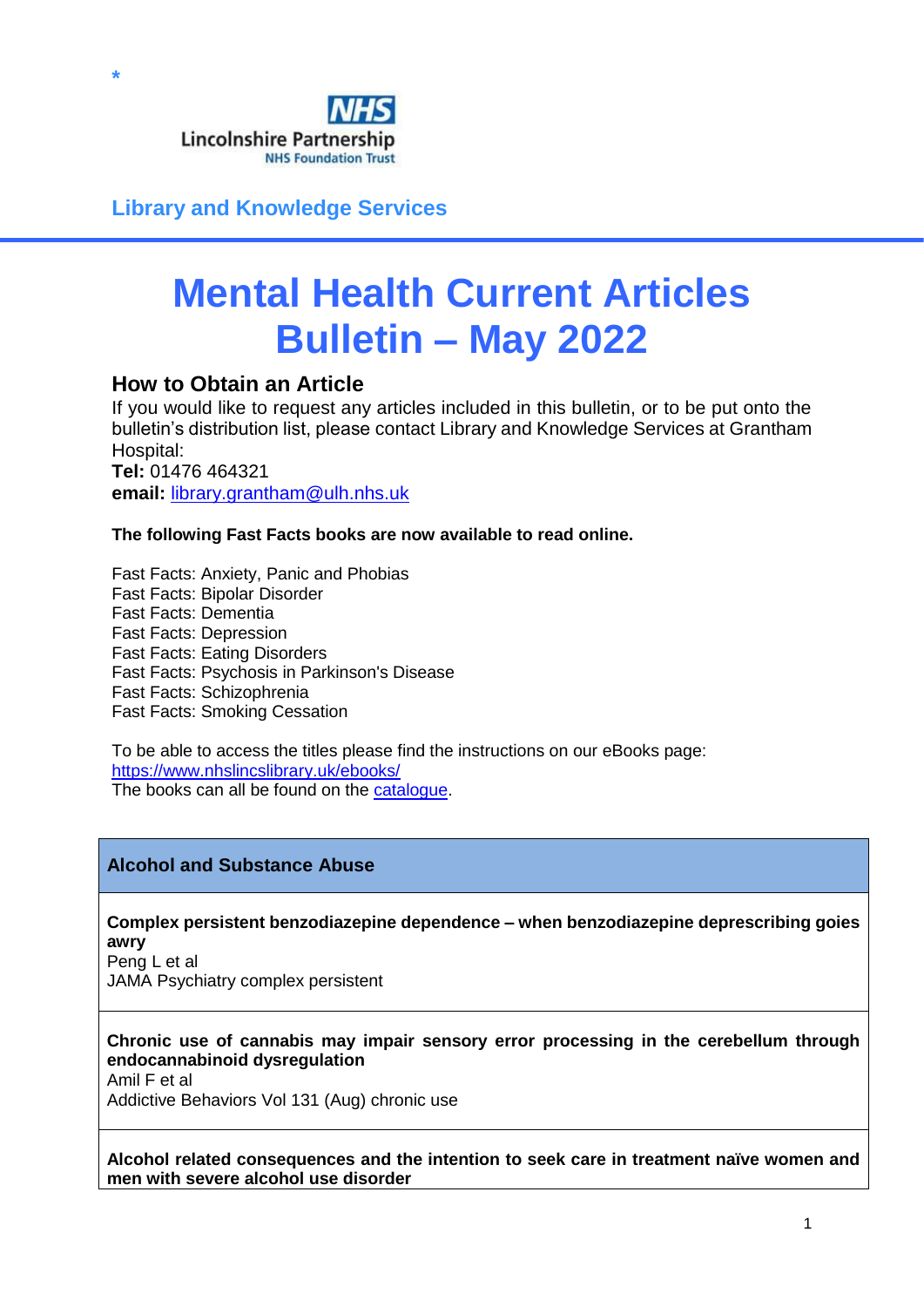#### **Treatment options and shared decision making in the treatment of opioid use disorder: a scoping review**

Marshall T et al

Journal of Substance Abuse Treatment 135 (Apr) treatment options

# **Association of drug cues and craving with drug use and relapse: a systematic review and meta-analysis**

Vafaie N, Kober H JAMA Psychiatry association of drug cues

#### **Autism**

#### **Odor identification impairment in autism spectrum disorder might be associated with mitochondrial dysfunction**

Yang R et al Asian Journal of Psychiatry 72 (Jun) odor identification

#### **Exploring social emotion processing in autism: evaluating the reading the mind in the eyes test using network analysis**

Gau S et al BMC Psychiatry 22 (1) 161-173

# **The diagnosis and management of autism spectrum disorder (ASD) in adult females in the presence or absence of an intellectual disability**

Zaman T et al

International Journal of Environmental Research & Public Health 19(3) diagnosis

#### **The role of acceptance in the transition to adulthood: a multi-informant comparison of practitioners, families and youth with autism**

Lee G et al Journal of Autism and Developmental Disorders 52 (4) 1444-1457

#### **Parent-implemented positive behavior support strategies for young children on the autism spectrum: a pilot investigation**

Hampton L et al

Journal of Speech, Language and Hearing Research 65 (5) 1921-1938

# **Clinical profiles of black and white children referred for autism diagnosis**

Fombonne E et al Journal of Autism and Developmental Disorders 52 (3) 1120-1130

# **A randomized trial of direct instruction language for learning in children with autism spectrum disorder**

Scahill L et al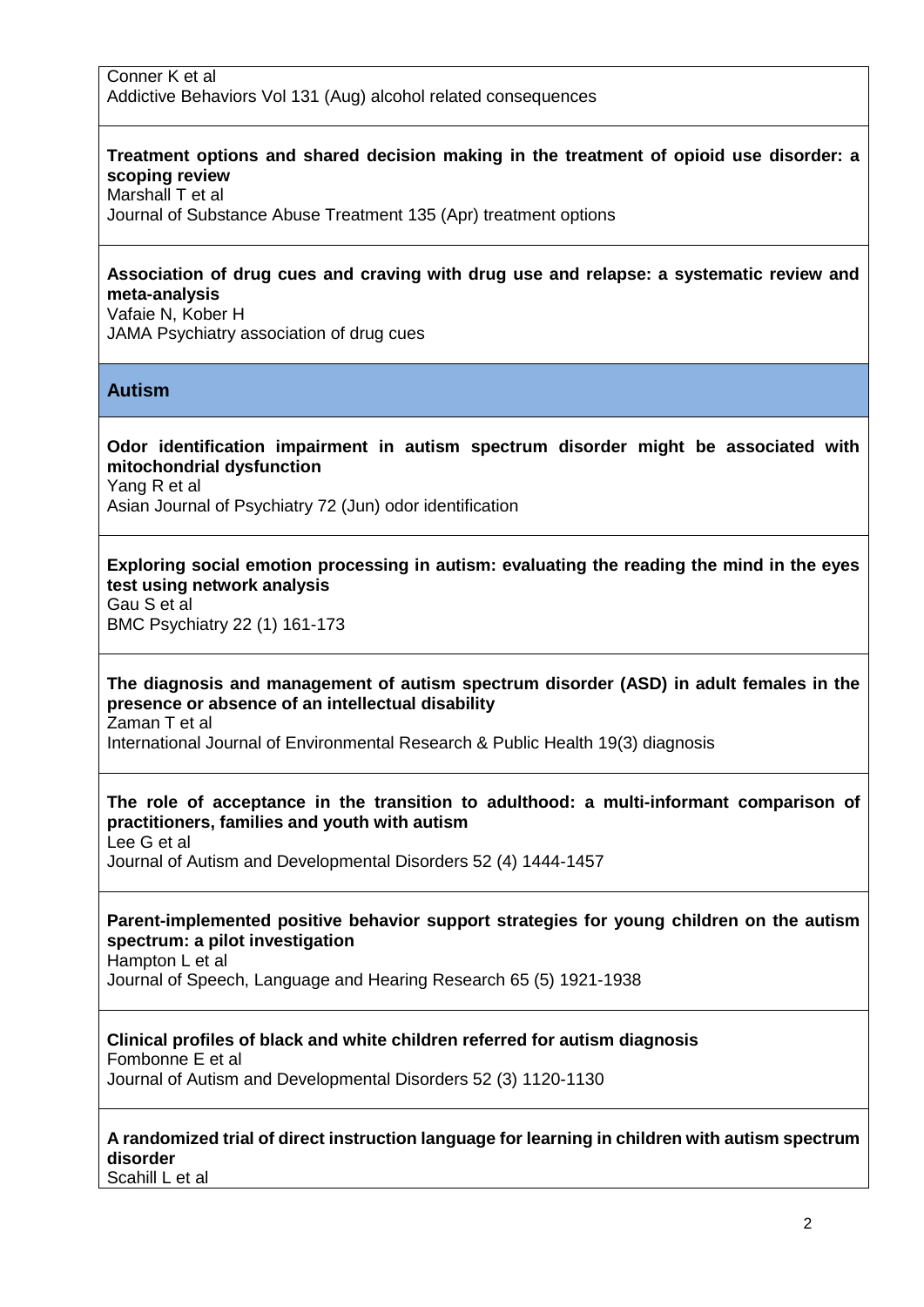Journal of the American Academy of Child & Adolescent Psychiatry 61 (6) 772-781

**Bereavement and grief**

**Cultural differences in views of death during Covid-19** Dangwa F et al British Journal of Nursing 31 (9) 468

#### **Fear of death and death acceptance among bereaved adults: associations with prolonged grief**

Gegiockaite G et al Journal of Death and Dying 84 (3) 884-898

#### **Associations of dimensions of anger with distress following traumatic bereavement** Lenferink L et al

Psychological Trauma: theory, research, practice and policy online first May 2022

**The course of symptoms in the first 27 months following bereavement: a latent trajectory analysis of prolonged grief, posttraumatic stress and depression** Djelantik A et al Psychiatry Research Vol 311 the course of symptoms

# **Music as consolation: the importance of music at farewells and mourning**

Thyren D et al Journal of Death and Dying 85 (1) 155-177

# **Child and Adolescent Issues**

# **Real-world experience of using combinatorial pharmacogenomics test in children and adolescents with depression and anxiety**

Dagar A et al Journal of Psychiatric Research Vol 146 (Feb) 83-86

#### **Psychodynamic child and adolescent psychiatry and the future of our field** Shapiro M

Journal of the American Academy of Child & Adolescent Psychiatry 61 (6) 739-741

#### **Editorial: Persistent tics, behavior therapy and the tincture of time** Coffey B

Journal of the American Academy of Child & Adolescent Psychiatry 61 (6) 745-746

**Covid-19**

**Strengthening public mental health during and after the acute phase of the COVID-19 pandemic**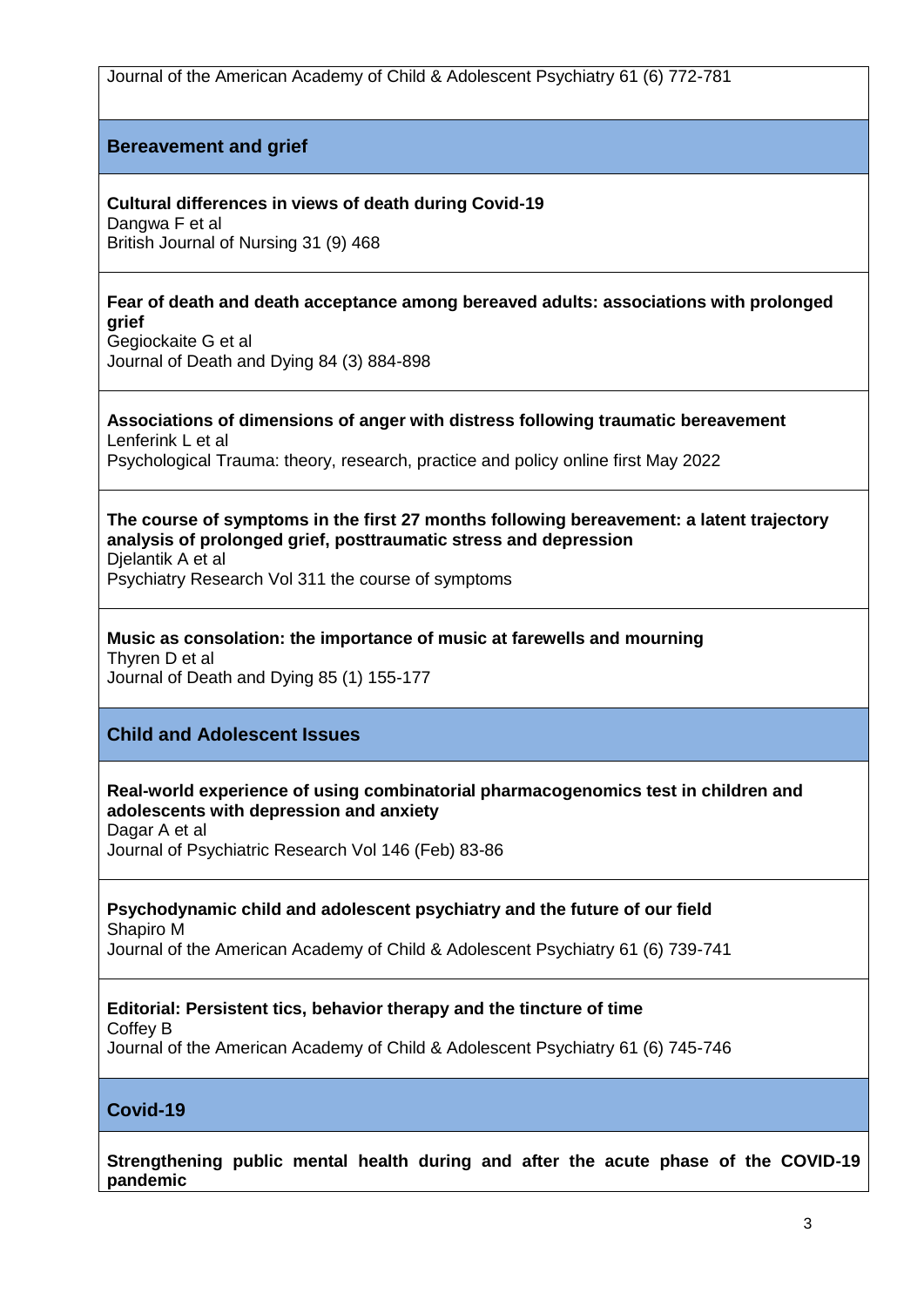Lola Kola et al Lancet 399 (10338) 1851-1852

# **Covid-19 outbreak management in a mental healthcare setting**

Aziz A British Journal of Nursing 31 (9) 470-476

## **Antidepressants for Covid-19: a systematic review**

Zheng W et al Journal of Affective Disorders Vol 307 (Jun) 108-114

# **Dementia and Alzheimer's Disease**

**Physician-assisted death for patients with dementia** Van Veen S et al JAMA Psychiatry epub physician assisted death

**Systematic evaluation of the associations between mental disorders and dementia: an umbrella review of systematic reviews and meta-analyses** Zhao Q et al

Journal of Affective Disorders Vol 307 (Jun) 301-309

**Effectiveness of multicomponent exercise interventions in older adults with dementia: a metaanalysis**

Silva N et al The Gerontologist 61 (8) e449-e462

**Alzheimer's Disease assessments optimized for diagnostic accuracy and administration time** Mccombe N et al

Journal of Translational Engineering in Health and Medicine Vol 10 Alzheimers disease

# **Depression**

**Which of the Cornell Scale for Depression in Dementia or the Geriatric Depression Scale is more useful to screen for depression in older adults?**

Park S

Asian Journal of Psychiatry 72 (Jun) depression in older adults

**The structure of the symptoms of major depression: Factor analysis of a lifetime worse episode of depressive symptoms in a large general population sample Van Loo H et al**

Journal of Affective Disorders Vol 307 (Jun) 115-124

**The influence of diagnosed mental health conditions and symptoms of depression and/or anxiety on suicide ideation, plan and attempt among college students: findings from the Healthy Minds Study 2018-2019**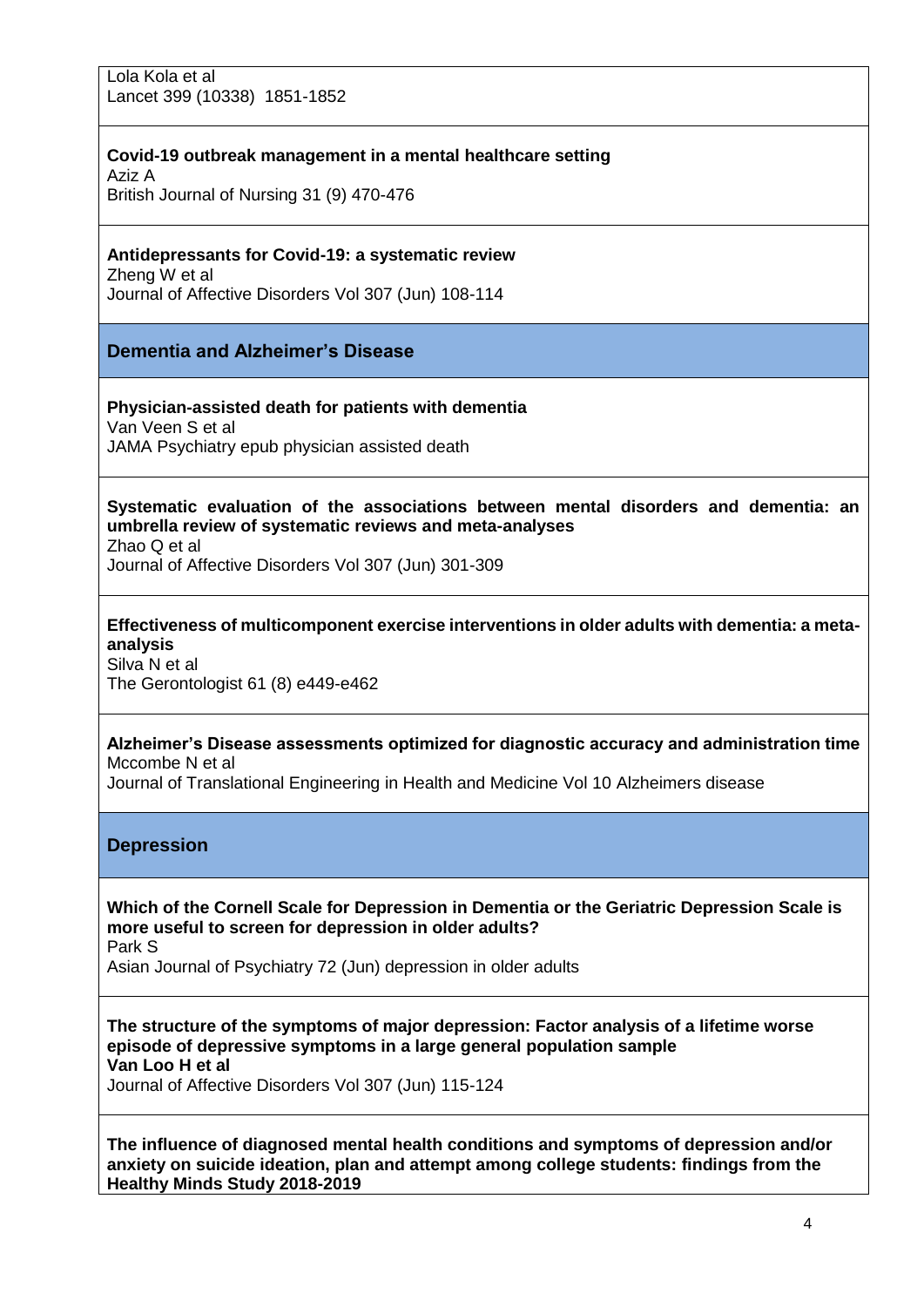#### **Predictive utility of symptom measures in classifying anxiety and depression: a machinelearning approach**

Liu K et al

Psychiatry Research Vol 312 predictive utility

## **Disorders**

**Global research on Obsessive Compulsive Disorder and related disorders: a scientometric assessment of global research during 2002-2021**

Grober S and Gupta B

Asian Journal of Psychiatry 72 (Jun) global research

#### **Set-shifting-related basal ganglia deformation as a novel familial marker of obsessivecompulsive-disorder**

Masanori I et al BJPsych 220 (6) 314-317

#### **Distinguishing PTSD, complex PTSD and borderline personality disorder using exploratory structural equation modelling in a trauma-exposed urban sample**

Powers A et al Journal of Anxiety Disorders Vol 88 (May) distinguishing PTSD

#### **Posttraumatic stress disorder symptom severity and functional impairment in the education domain**

Takarangi M et al Journal of Anxiety Disorders Vol 88 (May) posttraumatic stress disorder

#### **Internet delivered guided cognitive behavioral self-help for panic disorder: an open rial and benchmarking study**

Strauss A et al Journal of Behavioral & Cognitive Therapy 32 (1) 73-83

# **Eating Disorders**

**Pediatric avoidant-restrictive food intake disorder and gastrointestinal-related somatic symptom disorders: overlap in clinical presentation** Boerner K et al

Clinical Child Psychology and Psychiatry 27 (2) 385-398

# **Interpersonal, affective and compulsive features of driven exercise in anorexia nervosa** Kolar D et al

Journal of Affective Disorders Vol 307 (Jun) 53-61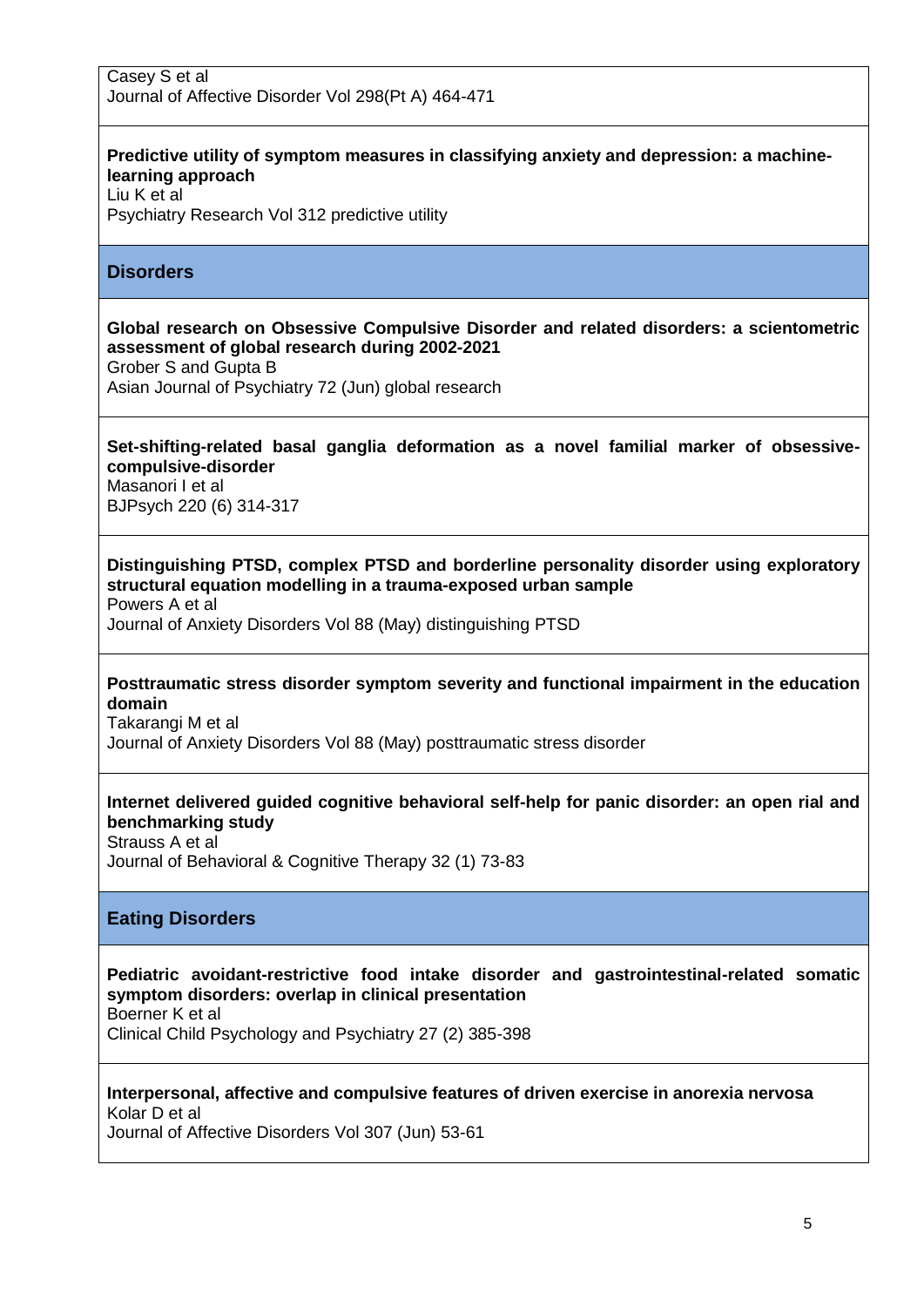# **The complicated relationship between dieting, dietary restraint, caloric restriction and eating disorders: Is a shift in public health messaging warranted?**

Stewart T et al

International Journal of Environmental Research and Public Health 19 (1) complicated

# **Eating disorder day programs: is there a best format?**

Ferraro I et al Nutrients 14 (4) eating disorder

#### **Treatment of compulsive exercise in eating disorders and muscle dysmorphia: a systematic review and meta-analysis**

Martenstyn J et al Clinical Psychology, Science and Practice 29 (2) 143-161

# **Intellectual Disabilities**

**Maternal acceptance-rejection, self-compassion and empathy in mothers of children with intellectual and developmental disabilities**

Nemati S et al

International Journal of Developmental Disabilities 68 (2) 102-106

**"This is about my health": partnering with patients and families to share knowledge and tools about Healthcare Communication for adults with intellectual and developmental disabilities** Jiwa M et al

Yona Healthcare Quarterly Vol 24 pp98-104

#### **Special issue: Pain in children with intellectual and developmental disabilities** Burkitt C et al

Paediatric and Neonatal Pain 4 (1) 1-2

#### **Improving pain-related communication in children with autism spectrum disorder and intellectual disability**

Fitzpatrick E et al Paediatric and Neonatal Pain 4 (1) 22-32

# **Social reactions to disclosure of sexual violence in female adults with mild to moderate intellectual disabilities: a qualitative analysis of four cases**

Weber G et al

International journal of developmental disabilities 68 (2) 136-146

#### **Promoting physical activity through exergaming in young adults with intellectual disabilities: a pilot study** Ryuth Y et al

International journal of developmental disabilities 68 (2) 227-233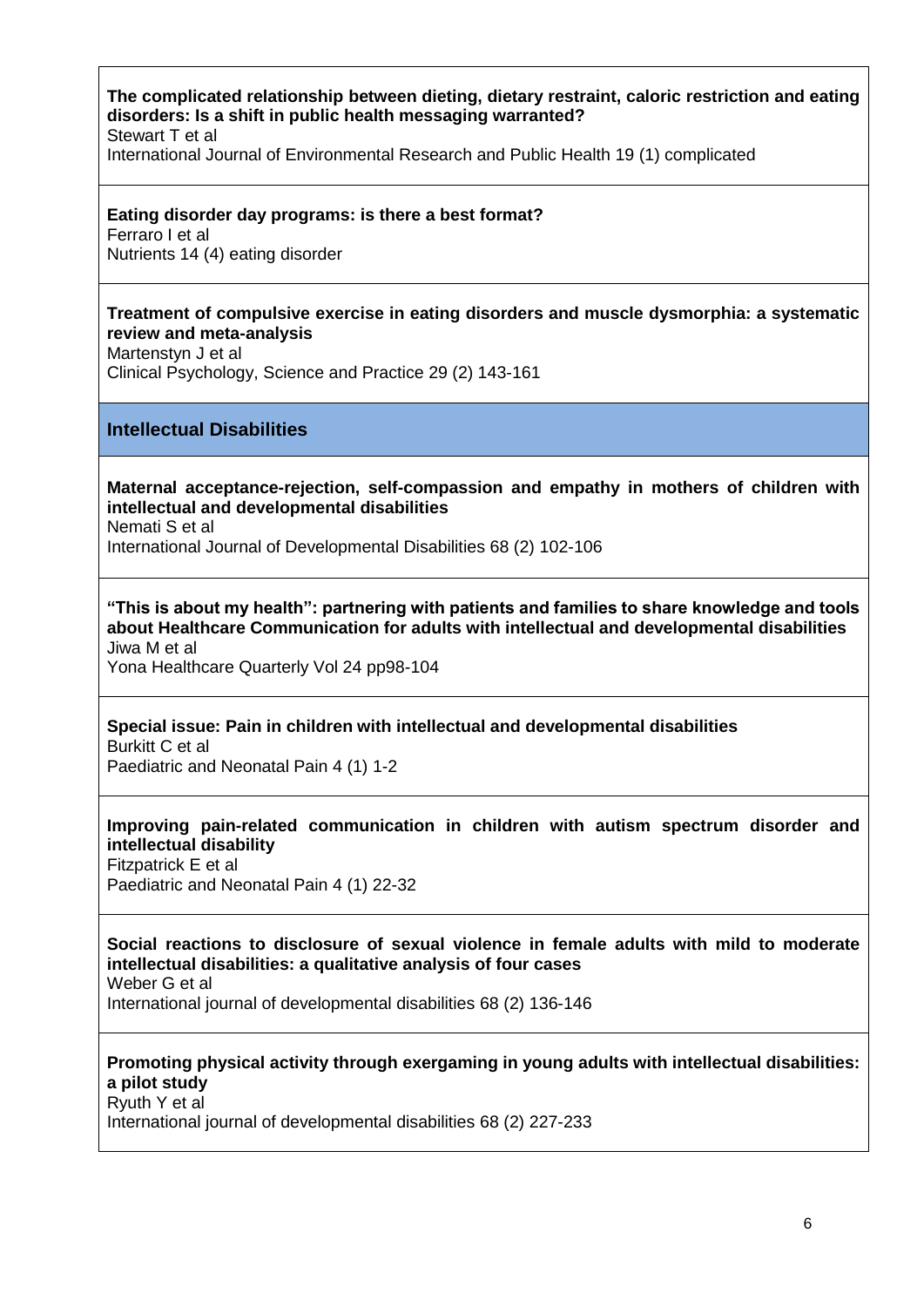# **LGBTQIA+**

#### **Suicide among LGBTQIA+ youth: a review of the treatment literature**

Russon J et al Aggression and Violent Behavior Vol 64 (May) suicide

#### **A safe bet? Transgender and gender diverse experiences with inclusive therapists** Snow A et al

American Journal of Orthopsychiatry 92 (2) 154-158

**Mental health provider training to improve LGBTQ competence and reduce implicit and explicit bias: a randomised controlled trial of online and in-person delivery**

Clark K et al

Psychology of Sexual Orientation and Gender Diversity online first mental health provider

#### **Association between pre-treatment IQ and educational achievement after gender-affirming treatment including puberty suppression in transgender adolescents** Arnoldussen M et al

Clinical Child Psychology and Psychiatry epub association between pre-treatment IQ

#### **Optimizing outpatient treatment outcomes among methamphetamine-using gay and bisexual men through a computerized depression intervention**

Fletcher J, Reback C Journal of Substance Abuse Treatment 136 (May) optimizing outpatient treatment

# **Mental Health and Physical Activity**

**Daily park use, physical activity and psyxhological stress: a study using smartphone-based ecological momentary assessment amongst a multi-ethnic Asian cohort** Park S et al

Mental Health and Physical Activity Vol 22 (Mar) daily park use

#### **Mindfulness/Wellbeing**

**Systematic review of mindfulness-based cognitive therapy and mindfulness-based stress reduction via group videoconferencing: feasibility, acceptability, safety and efficacy** Moulton-Perkins A et al

Journal of Psychotherapy Integration 32 (1) 110-130

**Mindfulness moderates the associations between perceived discrimination and cyber aggression among emerging adults with early left-behind experience: a longitudinal study** Wang W et al

Psychology Research and Behavior Management Vol 15 pp 801-809

**Nonreligious spirituality, mental health and well-being**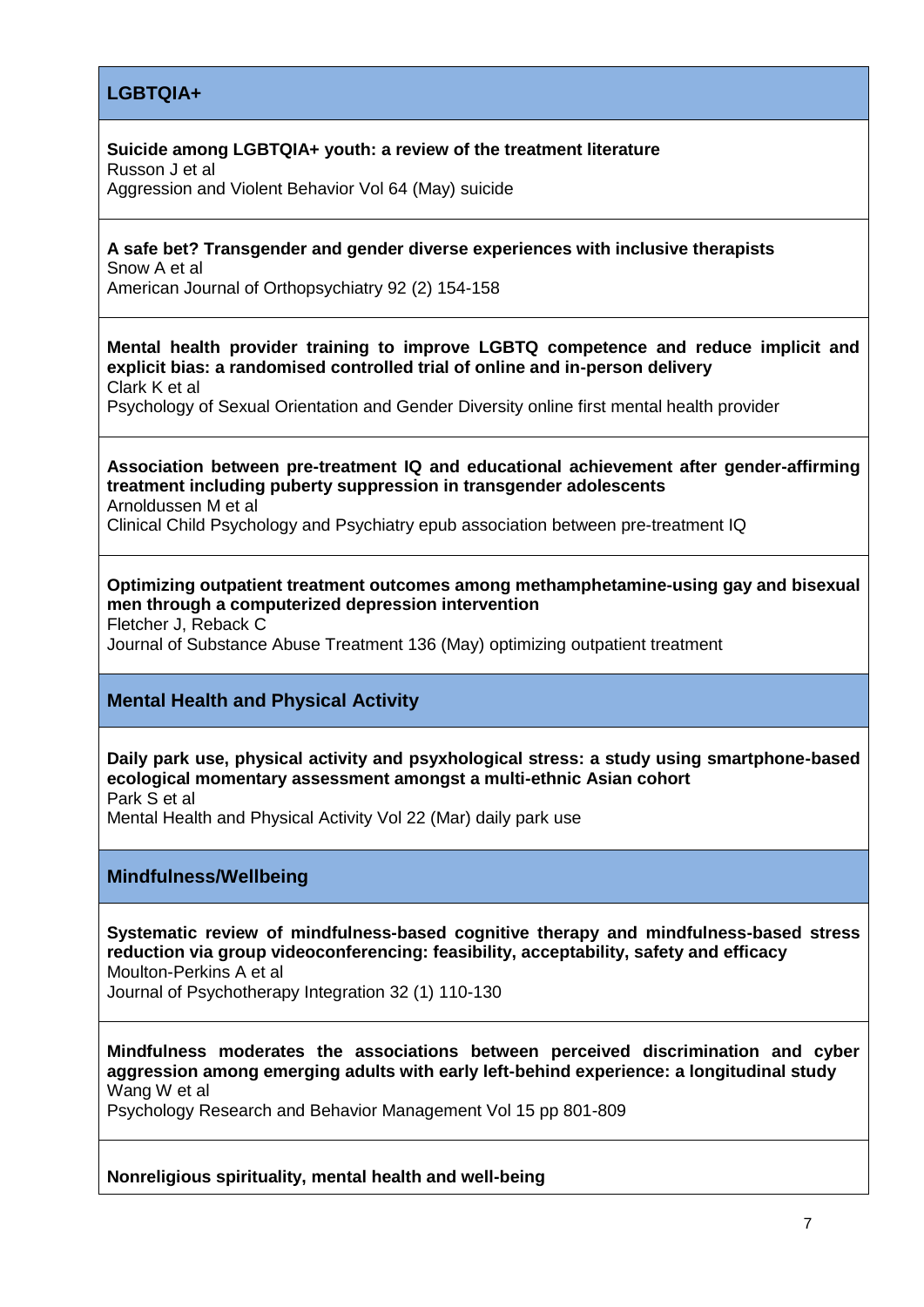Zhang H et al Spirituality in Clinical Practice 9 (1) 60-71

#### **Miscellaneous**

# **'It's not you, it's us': the relevance of mental health team psychodynamics to the cae of indivituals with complex emotional needs**

Haslam B et al

British Journal of Mental Health Nursing 11 (2) its not you

#### **Professional**

None this month

#### **Schizophrenia**

**Emotional memory for facial expressions in schizophrenia spectrum disorders: the role of encoding method**

Courtenay K et al

Journal of Psychiatric Research Vol 146 (Feb) 43-49

## **Modifying a cognitive behavioral suicide prevention treatment for adults with schizophrenia spectrum disorders in community mental health**

Bornheimer L et al Psychiatry Research Vol 311 (May) modifying

#### **The transition from adolescence to adulthood in patients with schizophrenia: challenges, opportunities and recommendations**

Arango C et al European Neuropsychopharmacology Vol 59 (June) 45-55

# **Perceived burdens and educational needs of caregivers of people with schi\ophrenia: results of a national survey study**

Citrome L et al Patient Preference and Adherence Vol 16 (Jan) 159-168

# **Self-harm and Suicide**

#### **Staff and service users' experiences of the self-harm pathway on an acute inpatient ward** Parker B et al

British Journal of Mental Health Nursing 11 (2) staff and service users

#### **Suicidal behaviour: What's the brain up to?**

*Individuals with suicidal behaviours are increasingly recognized as having impairments in brain metabolism. However, these are not well delineated. Aim: To evaluate regional cerebral glucose*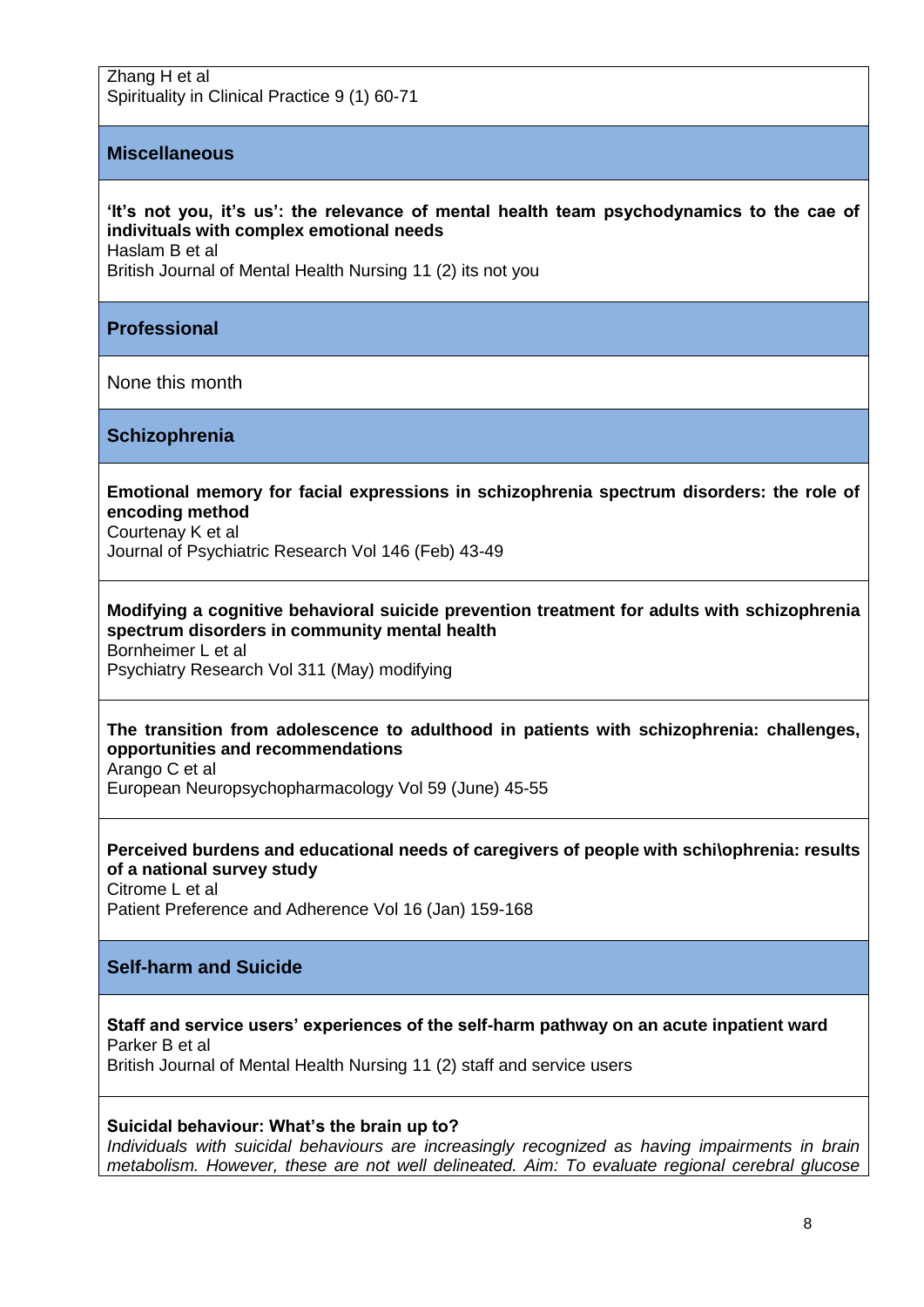*metabolism (rCMglu) in subjects with suicidal behaviours and assess differences in rCMglu between depressed and non-depressed suicidal subjects* Parker S et al

Journal of Psychiatric Research Vol 146 (Feb) 210-218

#### **Suicide risk among hospitalized versus discharged deliberate self-harm patients: generslized random forest analysis using a large claims data set** Bhat S et al

American Journal of Preventive Medicine 62 (4) 558-566

#### **Suicide and self-harm**

*Suicide and self-harm are major health and societal issues worldwide, but the greatest burden of both behaviours occurs in low-income and middle-income countries. Although rates of suicide are higher in male than in female individuals, self-harm is more common in female individuals. Rather than having a single cause, suicide and self-harm are the result of a complex interplay of several factors that occur throughout the life course, and vary by gender, age, ethnicity, and geography. Several clinical and public health interventions show promise, although our understanding of their effectiveness has largely originated from high-income countries. Attempting to predict suicide is unlikely to be helpful. Intervention and prevention must include both a clinical and community focus, and every health professional has a crucial part to play.*

Knipe D et al

Lancet 399 (10338) 1903-1916

#### **Sleep health/Disorders**

**Nighttime coping response in children: development and validation of a new scale** Fernandez-Martinez I et al

Journal of Anxiety Disorders Vol 88 (May) nighttime coping response

#### **Concurrent and prospective links between sleep disturbance and repetitive negative thinking: specificity and effects of cognitive behavior therapy for insomnia** Cox R, Olatunju B

Journal of Behavioral & Cognitive Therapy 32 (1) 57-66

#### **Sexsomnia can be triggered by sleep-related head jerks** Buskova J et al

Sleep Medicine 92 (Apr) 12-14

# **Turning off the siren of the night: botulinum toxin for the treatment of nocturnal groaning. A case series**

Tereshko Y et al Sleep Medicine 92 (Apr) 15-18

#### **Psychometric properties of the Insomnia Severity Index for people with chronic obstructive pulmonary disease**

Jun J et al Sleep Medicine 95 (July) 120-125